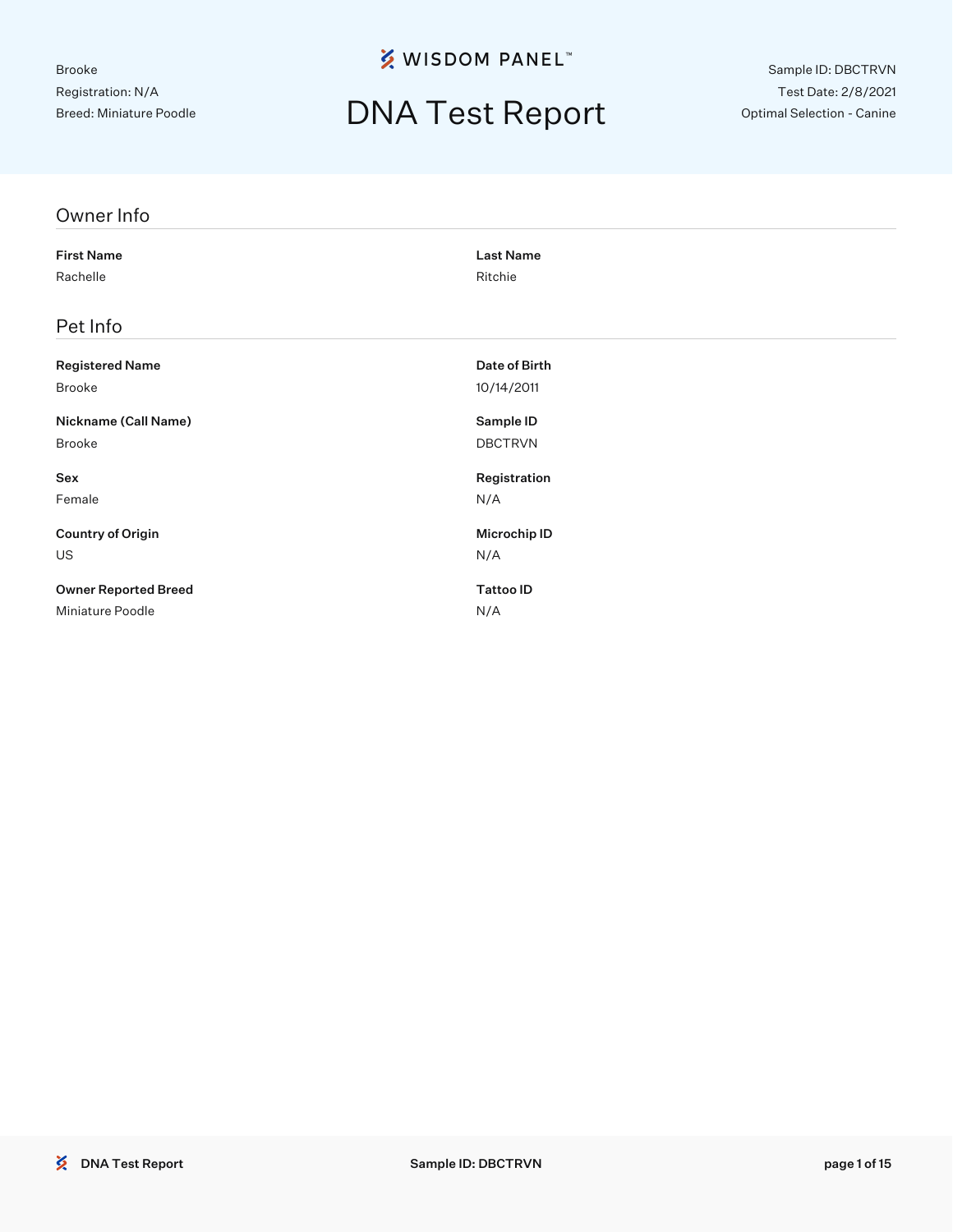## DNA Test Report

Sample ID: DBCTRVN Test Date: 2/8/2021 Optimal Selection - Canine

#### Genetic Diversity (Heterozygosity)

#### Brooke's Percentage of Heterozygosity **Typical Range for Poodle - Miniatures** 44% 32 - 42%

Brooke's genome analysis shows higher than average genetic heterozygosity when compared with other Poodle - Miniatures.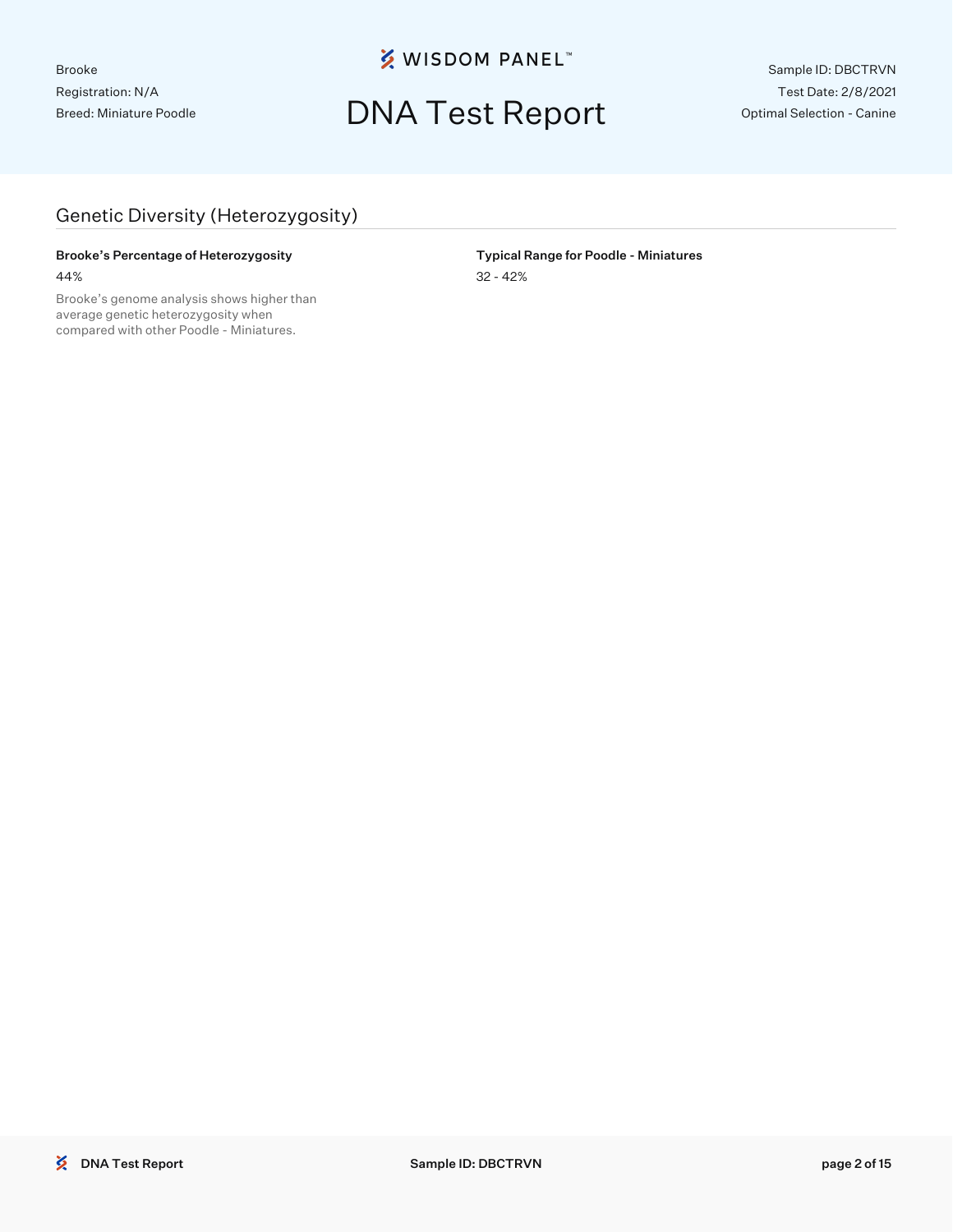Brooke Registration: N/A Breed: Miniature Poodle

### **※ WISDOM PANEL**™

# DNA Test Report

#### Health Conditions Known in This Breed

| <b>Genetic Condition</b>                                      | Gene             | <b>Risk Variant</b> | Copies      | Result |
|---------------------------------------------------------------|------------------|---------------------|-------------|--------|
| Osteochondrodysplasia                                         | SLC13A1          | Deletion            | $\circ$     | Clear  |
| Progressive Rod Cone Degeneration (prcd-PRA)                  | <b>PRCD</b>      | G > A               | 0           | Clear  |
| von Willebrand's Disease, type 1                              | <b>VWF</b>       | G > A               | 0           | Clear  |
| <b>Other Conditions Tested</b>                                |                  |                     |             |        |
| <b>Genetic Condition</b>                                      | Gene             | <b>Risk Variant</b> | Copies      | Result |
| 2,8-dihydroxyadenine (DHA) Urolithiasis                       | APRT             | G > A               | $\mathsf O$ | Clear  |
| Acral Mutilation Syndrome                                     | <b>GDNF</b>      | C > T               | $\circ$     | Clear  |
| Acute Respiratory Distress Syndrome                           | ANLN             | C > T               | 0           | Clear  |
| Alaskan Husky Encephalopathy                                  | SLC19A3          | G > A               | $\circ$     | Clear  |
| Alexander Disease                                             | <b>GFAP</b>      | G > A               | 0           | Clear  |
| Amelogenesis Imperfecta                                       | <b>ENAM</b>      | Deletion            | $\circ$     | Clear  |
| Bandera's Neonatal Ataxia                                     | GRM1             | Insertion           | 0           | Clear  |
| Benign Familial Juvenile Epilepsy                             | LGI <sub>2</sub> | A > T               | $\circ$     | Clear  |
| Canine Leukocyte Adhesion Deficiency (CLAD), type III         | FERMT3           | Insertion           | 0           | Clear  |
| Canine Multifocal Retinopathy 1                               | BEST1            | C > T               | $\circ$     | Clear  |
| Canine Multifocal Retinopathy 2                               | BEST1            | G > A               | $\circ$     | Clear  |
| Canine Multifocal Retinopathy 3                               | BEST1            | Deletion            | $\circ$     | Clear  |
| Canine Scott Syndrome                                         | ANO <sub>6</sub> | G > A               | $\circ$     | Clear  |
| Centronuclear Myopathy (Discovered in the Great Dane)         | BIN1             | A > G               | $\mathsf O$ | Clear  |
| Centronuclear Myopathy (Discovered in the Labrador Retriever) | PTPLA            | Insertion           | $\mathsf O$ | Clear  |
| Cerebellar Ataxia                                             | RAB24            | A > C               | $\mathsf O$ | Clear  |
| Cerebellar Cortical Degeneration                              | SNX14            | C > T               | $\mathsf O$ | Clear  |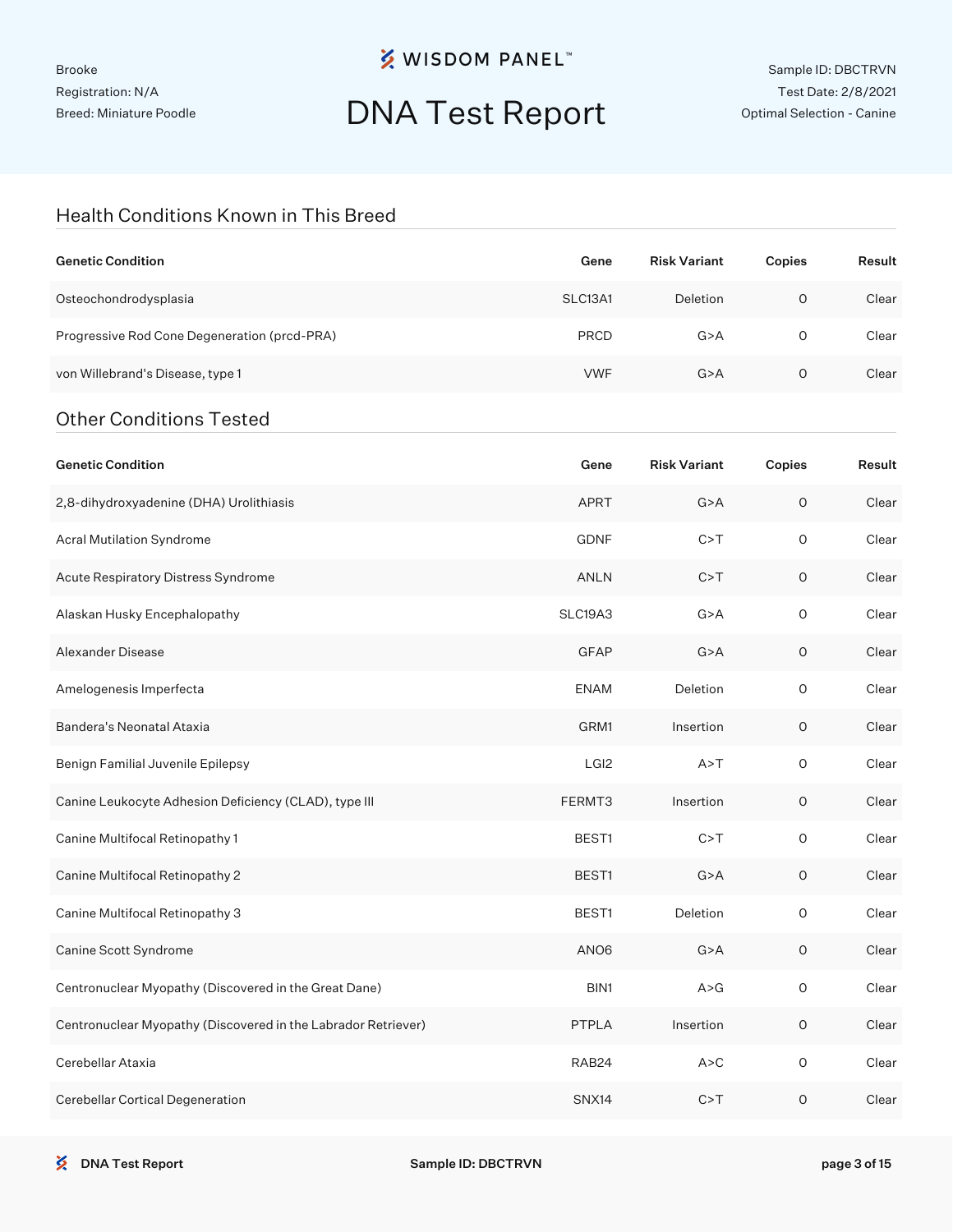Brooke Registration: N/A Breed: Miniature Poodle

### **※ WISDOM PANEL**™

# DNA Test Report

| <b>Genetic Condition</b>                                                              | Gene               | <b>Risk Variant</b> | Copies              | Result |
|---------------------------------------------------------------------------------------|--------------------|---------------------|---------------------|--------|
| Cerebellar Hypoplasia                                                                 | <b>VLDLR</b>       | Deletion            | $\mathsf O$         | Clear  |
| Cerebral Dysfunction                                                                  | SLC6A3             | G > A               | $\mathsf O$         | Clear  |
| Chondrodysplasia                                                                      | ITGA <sub>10</sub> | C > T               | $\mathsf O$         | Clear  |
| Cleft Lip & Palate with Syndactyly                                                    | ADAMTS20           | Deletion            | $\circ$             | Clear  |
| <b>Cleft Palate</b>                                                                   | DLX6               | C > A               | $\circ$             | Clear  |
| Collie Eye Anomaly (CEA)                                                              | NHEJ1              | Deletion            | $\circ$             | Clear  |
| Complement 3 Deficiency                                                               | C <sub>3</sub>     | Deletion            | $\circ$             | Clear  |
| Cone Degeneration (Discovered in the Alaskan Malamute)                                | CNGB3              | Deletion            | $\circ$             | Clear  |
| Cone Degeneration (Discovered in the German Shepherd Dog)                             | CNGA3              | C > T               | $\circ$             | Clear  |
| Cone Degeneration (Discovered in the German Shorthaired Pointer)                      | CNGB3              | G > A               | $\mathsf O$         | Clear  |
| Cone-Rod Dystrophy                                                                    | NPHP4              | Deletion            | $\circ$             | Clear  |
| Cone-Rod Dystrophy 1                                                                  | PDE6B              | Deletion            | $\circ$             | Clear  |
| Cone-Rod Dystrophy 2                                                                  | IQCB1              | Insertion           | $\circ$             | Clear  |
| Congenital Dyshormonogenic Hypothyroidism with Goiter (Discovered in the<br>Shih Tzu) | SLC5A5             | G > A               | $\mathsf{O}\xspace$ | Clear  |
| Congenital Hypothyroidism (Discovered in the Tenterfield Terrier)                     | <b>TPO</b>         | C > T               | 0                   | Clear  |
| Congenital Hypothyroidism (Discovered in the Toy Fox and Rat Terrier)                 | <b>TPO</b>         | C > T               | 0                   | Clear  |
| Congenital Myasthenic Syndrome (Discovered in the Golden Retriever)                   | <b>COLQ</b>        | G > A               | 0                   | Clear  |
| Congenital Myasthenic Syndrome (Discovered in the Jack Russell Terrier)               | <b>CHRNE</b>       | Insertion           | O                   | Clear  |
| Congenital Myasthenic Syndrome (Discovered in the Labrador Retriever)                 | COLQ               | T > C               | $\mathsf O$         | Clear  |
| Congenital Myasthenic Syndrome (Discovered in the Old Danish Pointer)                 | CHAT               | G > A               | $\mathsf{O}\xspace$ | Clear  |
| Congenital Stationary Night Blindness (CSNB)                                          | RPE65              | A > T               | $\circ$             | Clear  |
| Craniomandibular Osteopathy                                                           | SLC37A2            | C > T               | O                   | Clear  |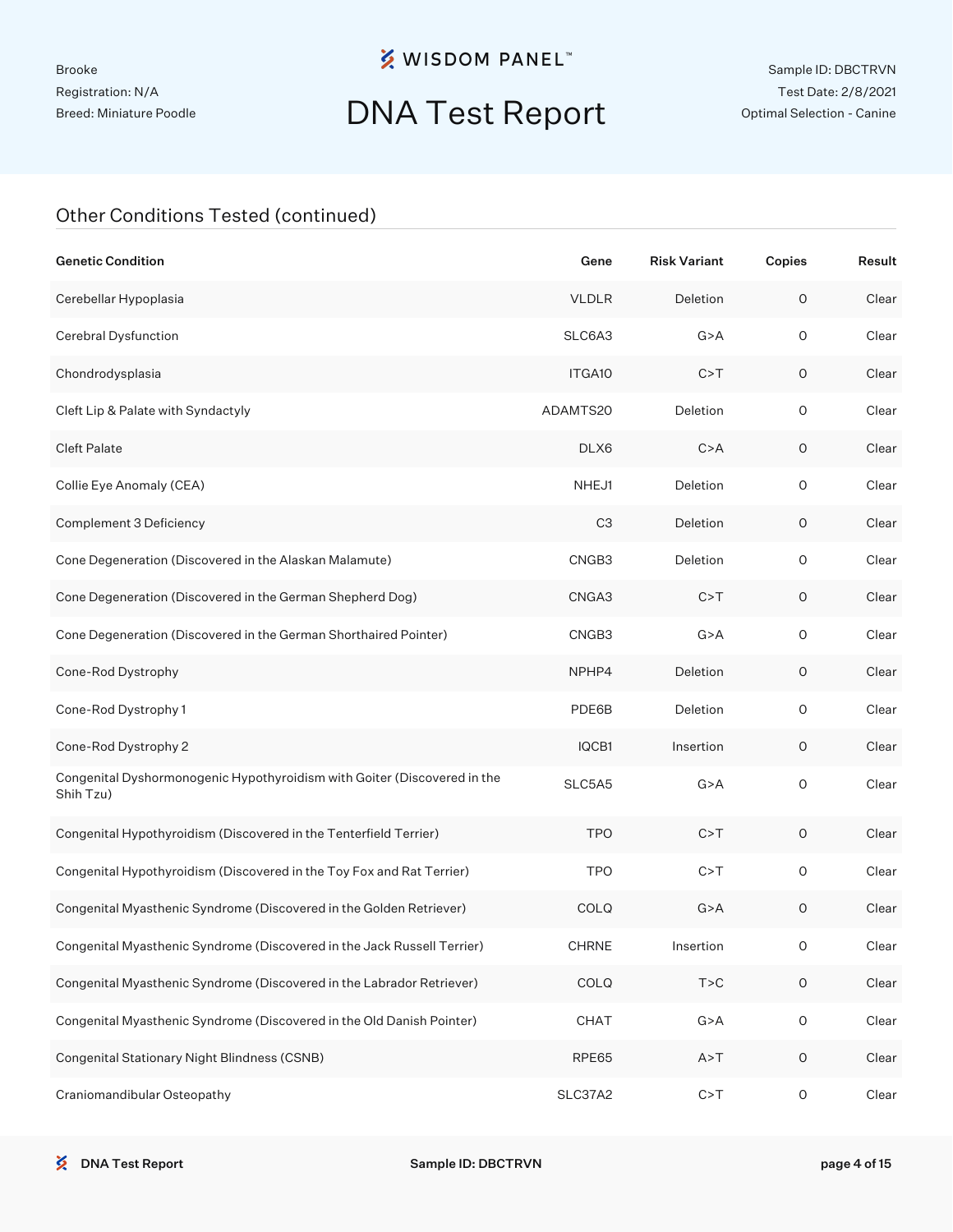# DNA Test Report

| <b>Genetic Condition</b>                                                    | Gene             | <b>Risk Variant</b> | Copies              | Result |
|-----------------------------------------------------------------------------|------------------|---------------------|---------------------|--------|
| Cystic Renal Dysplasia and Hepatic Fibrosis                                 | INPP5E           | G > A               | $\mathsf O$         | Clear  |
| Cystinuria Type I-A                                                         | SLC3A1           | C > T               | $\circ$             | Clear  |
| Cystinuria Type II-A                                                        | SLC3A1           | Deletion            | $\mathsf O$         | Clear  |
| Deafness and Vestibular Dysfunction (Discovered in Doberman Pinscher)       | PTPRQ            | Insertion           | $\circ$             | Clear  |
| Degenerative Myelopathy                                                     | SOD1             | G > A               | $\mathsf O$         | Clear  |
| Demyelinating Neuropathy                                                    | SBF <sub>2</sub> | G > T               | $\circ$             | Clear  |
| Dental Hypomineralization                                                   | FAM20C           | C > T               | $\mathsf O$         | Clear  |
| Dilated Cardiomyopathy (Discovered in the Schnauzer)                        | Pending          | Deletion            | $\circ$             | Clear  |
| Dominant Progressive Retinal Atrophy                                        | <b>RHO</b>       | C > G               | $\mathsf O$         | Clear  |
| Dystrophic Epidermolysis Bullosa (Discovered in the Central Asian Ovcharka) | COL7A1           | C > T               | $\circ$             | Clear  |
| Dystrophic Epidermolysis Bullosa (Discovered in the Golden Retriever)       | COL7A1           | C > T               | $\mathsf O$         | Clear  |
| Early Adult Onset Deafness For Border Collies only (Linkage test)           | Pending          | Insertion           | $\circ$             | Clear  |
| Early Retinal Degeneration (Discovered in the Norwegian Elkhound)           | STK38L           | A > C               | $\mathsf O$         | Clear  |
| Early-onset PRA (Discovered in the Portuguese Water Dog)                    | CCDC66           | Insertion           | $\circ$             | Clear  |
| Early-Onset Progressive Polyneuropathy (Discovered in the Alaskan Malamute) | NDRG1            | G > T               | $\mathsf O$         | Clear  |
| Early-Onset Progressive Polyneuropathy (Discovered in the Greyhound)        | NDRG1            | Deletion            | $\circ$             | Clear  |
| Enamel Hypoplasia (Discovered in the Parson Russell Terrier)                | <b>ENAM</b>      | C > T               | $\mathsf O$         | Clear  |
| Epidermolytic Hyperkeratosis                                                | KRT10            | G > T               | 0                   | Clear  |
| Episodic Falling Syndrome                                                   | <b>BCAN</b>      | Insertion           | $\mathsf O$         | Clear  |
| <b>Exercise-Induced Collapse</b>                                            | DNM1             | G > T               | $\mathsf{O}\xspace$ | Clear  |
| Factor VII Deficiency                                                       | F7               | G > A               | $\mathsf O$         | Clear  |
| Factor XI Deficiency                                                        | <b>FXI</b>       | Insertion           | $\mathsf O$         | Clear  |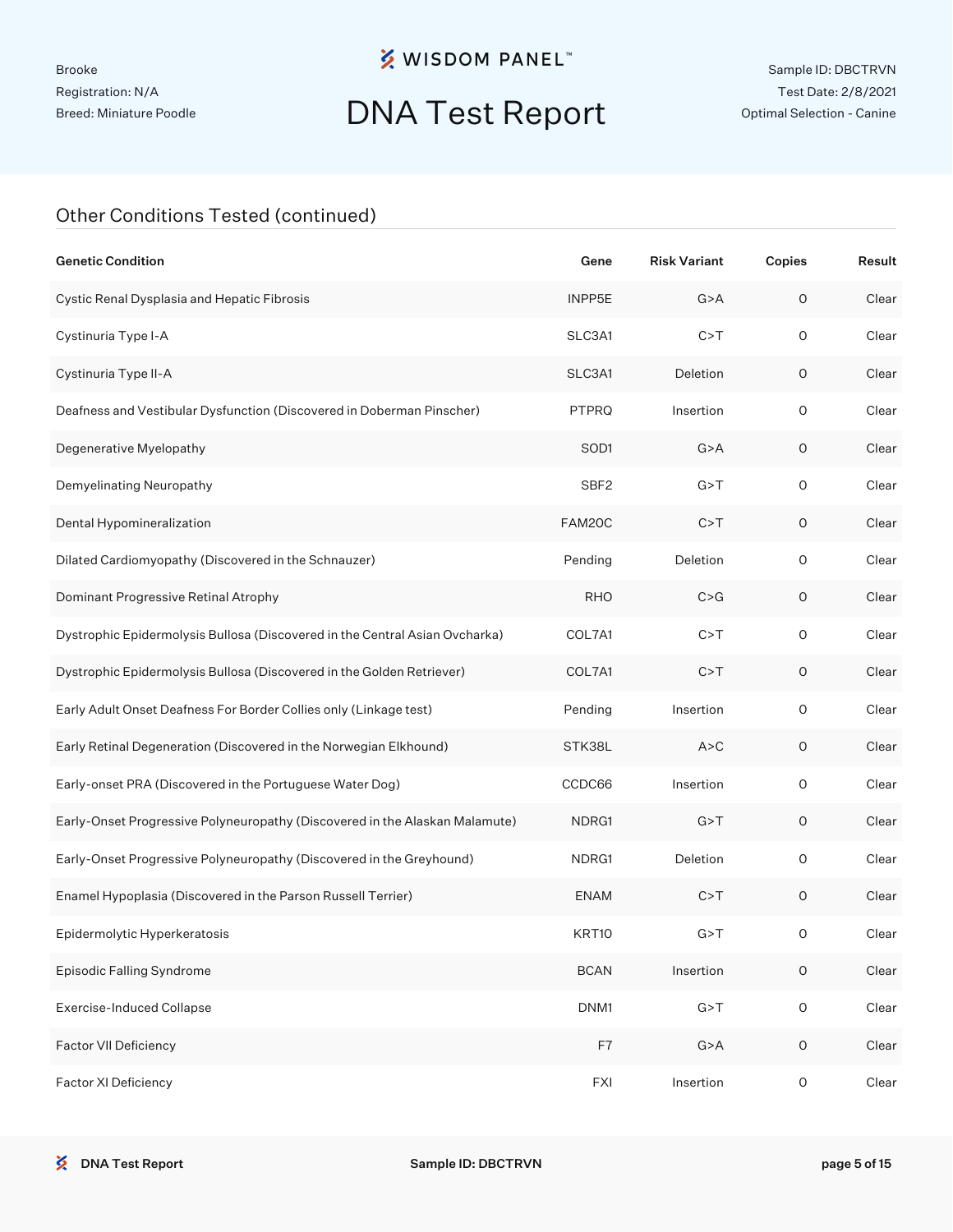# DNA Test Report

| <b>Genetic Condition</b>                                                | Gene             | <b>Risk Variant</b> | Copies              | Result |
|-------------------------------------------------------------------------|------------------|---------------------|---------------------|--------|
| Fanconi Syndrome                                                        | FAN1             | Deletion            | O                   | Clear  |
| Fetal Onset Neuroaxonal Dystrophy                                       | MFN <sub>2</sub> | G > C               | $\circ$             | Clear  |
| Focal Non-Epidermolytic Palmoplantar Keratoderma                        | KRT16            | G > C               | O                   | Clear  |
| Generalized Progressive Retinal Atrophy (Discovered in the Schapendoes) | CCDC66           | Insertion           | $\circ$             | Clear  |
| Glanzmann Thrombasthenia Type I                                         | ITGA2B           | C > T               | O                   | Clear  |
| Glanzmann Thrombasthenia Type I (Discovered in Great Pyrenees)          | ITGA2B           | C > G               | $\mathsf O$         | Clear  |
| Globoid Cell Leukodystrophy (Discovered in Terriers)                    | GALC             | A > C               | O                   | Clear  |
| Globoid Cell Leukodystrophy (Discovered in the Irish Setter)            | GALC             | A > T               | $\mathsf O$         | Clear  |
| Glycogen Storage Disease Type la                                        | G6PC             | G > C               | 0                   | Clear  |
| Glycogen Storage Disease Type IIIa, (GSD IIIa)                          | AGL              | Deletion            | $\mathsf O$         | Clear  |
| GM1 Gangliosidosis (Discovered in the Portuguese Water Dog)             | GLB1             | G > A               | 0                   | Clear  |
| GM1 Gangliosidosis (Discovered in the Shiba)                            | GLB1             | Deletion            | $\mathsf O$         | Clear  |
| GM2 Gangliosidosis (Discovered in the Japanese Chin)                    | <b>HEXA</b>      | G > A               | 0                   | Clear  |
| GM2 Gangliosidosis (Discovered in the Toy Poodle)                       | <b>HEXB</b>      | Deletion            | $\mathsf O$         | Clear  |
| Goniodysgenesis and Glaucoma (Discovered in the Border Collie)          | OLFML3           | G > A               | 0                   | Clear  |
| Hemophilia A (Discovered in Old English Sheepdog)                       | <b>FVIII</b>     | C > T               | $\circ$             | Clear  |
| Hemophilia A (Discovered in the Boxer)                                  | <b>FVIII</b>     | C > G               | 0                   | Clear  |
| Hemophilia A (Discovered in the German Shepherd Dog - Variant 1)        | <b>FVIII</b>     | G > A               | 0                   | Clear  |
| Hemophilia A (Discovered in the German Shepherd Dog - Variant 2)        | <b>FVIII</b>     | G > A               | $\mathsf O$         | Clear  |
| Hemophilia A (Discovered in the Havanese)                               | <b>FVIII</b>     | Insertion           | $\mathsf O$         | Clear  |
| Hemophilia B                                                            | <b>FIX</b>       | G > A               | $\mathsf{O}\xspace$ | Clear  |
| Hemophilia B (Discovered in the Airedale Terrier)                       | <b>FIX</b>       | A > T               | $\mathsf O$         | Clear  |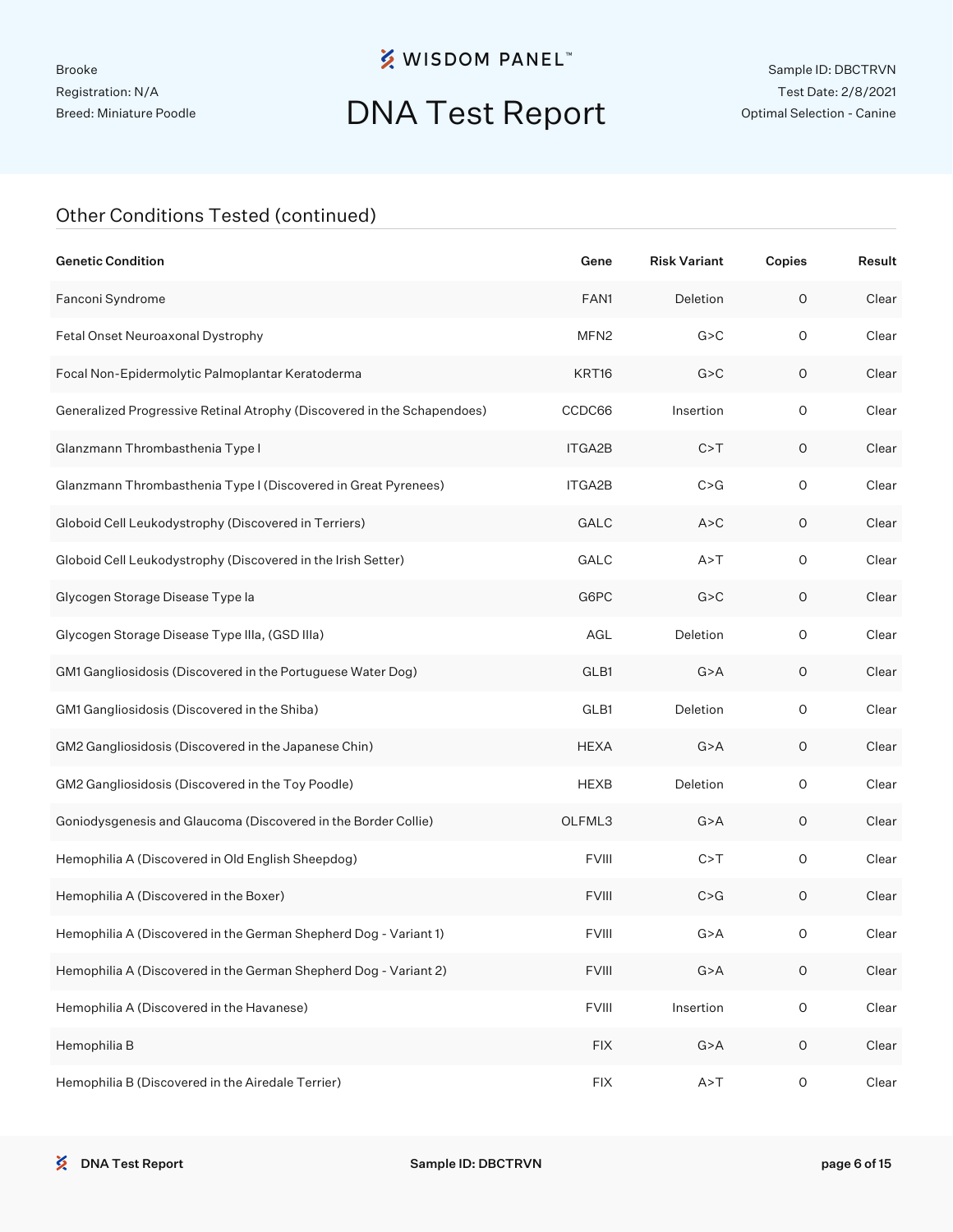# DNA Test Report

| <b>Genetic Condition</b>                                              | Gene              | <b>Risk Variant</b> | Copies              | Result |
|-----------------------------------------------------------------------|-------------------|---------------------|---------------------|--------|
| Hemophilia B (Discovered in the Lhasa Apso)                           | <b>FIX</b>        | Deletion            | $\mathsf O$         | Clear  |
| Hereditary Ataxia (Discovered in the Norwegian Buhund)                | KCNIP4            | T > C               | $\circ$             | Clear  |
| Hereditary Elliptocytosis                                             | <b>SPTB</b>       | C > T               | $\mathsf O$         | Clear  |
| Hereditary Footpad Hyperkeratosis                                     | FAM83G            | G > C               | $\circ$             | Clear  |
| Hereditary Nasal Parakeratosis (Discovered in the Greyhound)          | SUV39H2           | Deletion            | O                   | Clear  |
| Hereditary Nasal Parakeratosis (Discovered in the Labrador Retriever) | SUV39H2           | A > C               | $\circ$             | Clear  |
| Hereditary Vitamin D-Resistant Rickets Type II                        | <b>VDR</b>        | Deletion            | $\mathsf O$         | Clear  |
| Hyperekplexia or Startle Disease                                      | SLC6A5            | G > T               | $\circ$             | Clear  |
| Hyperuricosuria                                                       | SLC2A9            | G > T               | $\mathsf O$         | Clear  |
| Hypocatalasia                                                         | CAT               | G > A               | $\circ$             | Clear  |
| Hypomyelination                                                       | FNIP <sub>2</sub> | Deletion            | $\mathsf O$         | Clear  |
| Hypophosphatasia                                                      | Pending           | T > G               | $\circ$             | Clear  |
| Ichthyosis (Discovered in the American Bulldog)                       | NIPAL4            | Deletion            | $\mathsf O$         | Clear  |
| Ichthyosis (Discovered in the Great Dane)                             | SLC27A4           | G > A               | $\circ$             | Clear  |
| Intestinal Cobalamin Malabsorption (Discovered in the Beagle)         | <b>CUBN</b>       | Deletion            | $\mathsf O$         | Clear  |
| Intestinal Cobalamin Malabsorption (Discovered in the Border Collie)  | <b>CUBN</b>       | Deletion            | $\circ$             | Clear  |
| Intestinal Cobalamin Malabsorption (Discovered in the Komondor)       | <b>CUBN</b>       | G > A               | $\mathsf O$         | Clear  |
| Juvenile Encephalopathy (Discovered in the Parson Russell Terrier)    | Pending           | Deletion            | O                   | Clear  |
| Juvenile Laryngeal Paralysis and Polyneuropathy                       | RAB3GAP1          | Deletion            | $\mathsf O$         | Clear  |
| Juvenile Myoclonic Epilepsy                                           | DIRAS1            | Deletion            | $\mathsf{O}\xspace$ | Clear  |
| L-2-Hydroxyglutaric Aciduria                                          | L2HGDH            | T > C               | $\mathsf O$         | Clear  |
| L-2-Hydroxyglutaric Aciduria (Discovered in the Westie)               | Pending           | Insertion           | $\mathsf{O}\xspace$ | Clear  |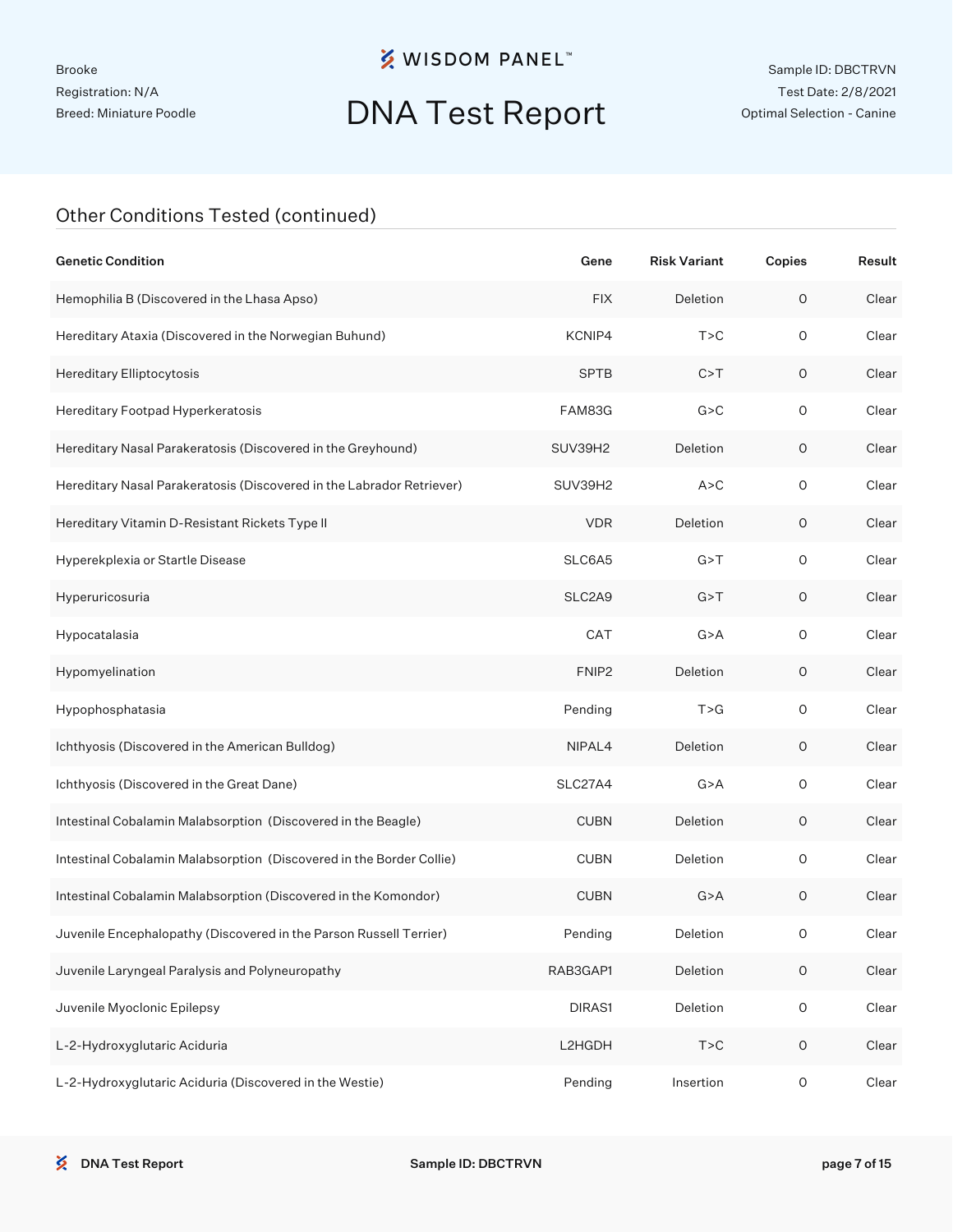# DNA Test Report

| <b>Genetic Condition</b>                                                 | Gene        | <b>Risk Variant</b> | Copies      | Result |
|--------------------------------------------------------------------------|-------------|---------------------|-------------|--------|
| Lagotto Storage Disease                                                  | ATG4D       | G > A               | $\mathsf O$ | Clear  |
| Lamellar lchthyosis                                                      | TGM1        | Insertion           | $\circ$     | Clear  |
| Lethal Acrodermatitis (Discovered in the Bull Terrier)                   | MKLN1       | A > C               | $\mathsf O$ | Clear  |
| Ligneous Membranitis                                                     | <b>PLG</b>  | T > A               | $\circ$     | Clear  |
| Lung Developmental Disease (Discovered in the Airedale Terrier)          | LAMP3       | C > T               | 0           | Clear  |
| Macrothrombocytopenia                                                    | TUBB1       | G > A               | $\circ$     | Clear  |
| May-Hegglin Anomaly                                                      | MYH9        | G > A               | $\mathsf O$ | Clear  |
| <b>MDR1 Medication Sensitivity</b>                                       | MDR1/ABCB1  | Deletion            | $\circ$     | Clear  |
| Microphthalmia (Discovered in the Soft-Coated Wheaten Terrier)           | RBP4        | Deletion            | 0           | Clear  |
| Mucopolysaccharidosis Type IIIA (Discovered in the Dachshund)            | SGSH        | C > A               | $\circ$     | Clear  |
| Mucopolysaccharidosis Type IIIA (Discovered in the New Zealand Huntaway) | <b>SGSH</b> | Insertion           | 0           | Clear  |
| Mucopolysaccharidosis Type VII (Discovered in the Brazilian Terrier)     | <b>GUSB</b> | C > T               | $\circ$     | Clear  |
| Mucopolysaccharidosis Type VII (Discovered in the German Shepherd Dog)   | <b>GUSB</b> | G > A               | 0           | Clear  |
| Muscular Dystrophy (Discovered in the Cavalier King Charles Spaniel)     | Dystrophin  | G > T               | $\circ$     | Clear  |
| Muscular Dystrophy (Discovered in the Golden Retriever)                  | Dystrophin  | A > G               | 0           | Clear  |
| Muscular Dystrophy (Discovered in the Landseer)                          | COL6A1      | G > T               | $\circ$     | Clear  |
| Muscular Dystrophy (Discovered in the Norfolk Terrier)                   | Dystrophin  | Deletion            | $\mathsf O$ | Clear  |
| Muscular Hypertrophy (Double Muscling)                                   | <b>MSTN</b> | T>A                 | 0           | Clear  |
| Musladin-Lueke Syndrome                                                  | ADAMTSL2    | C > T               | $\mathsf O$ | Clear  |
| Myeloperoxidase Deficiency                                               | <b>MOP</b>  | C > T               | $\mathsf O$ | Clear  |
| Myotonia Congenita                                                       | CLCN1       | Insertion           | $\mathsf O$ | Clear  |
| Myotonia Congenita (Discovered in the Labrador Retriever)                | CLCN1       | T>A                 | $\mathsf O$ | Clear  |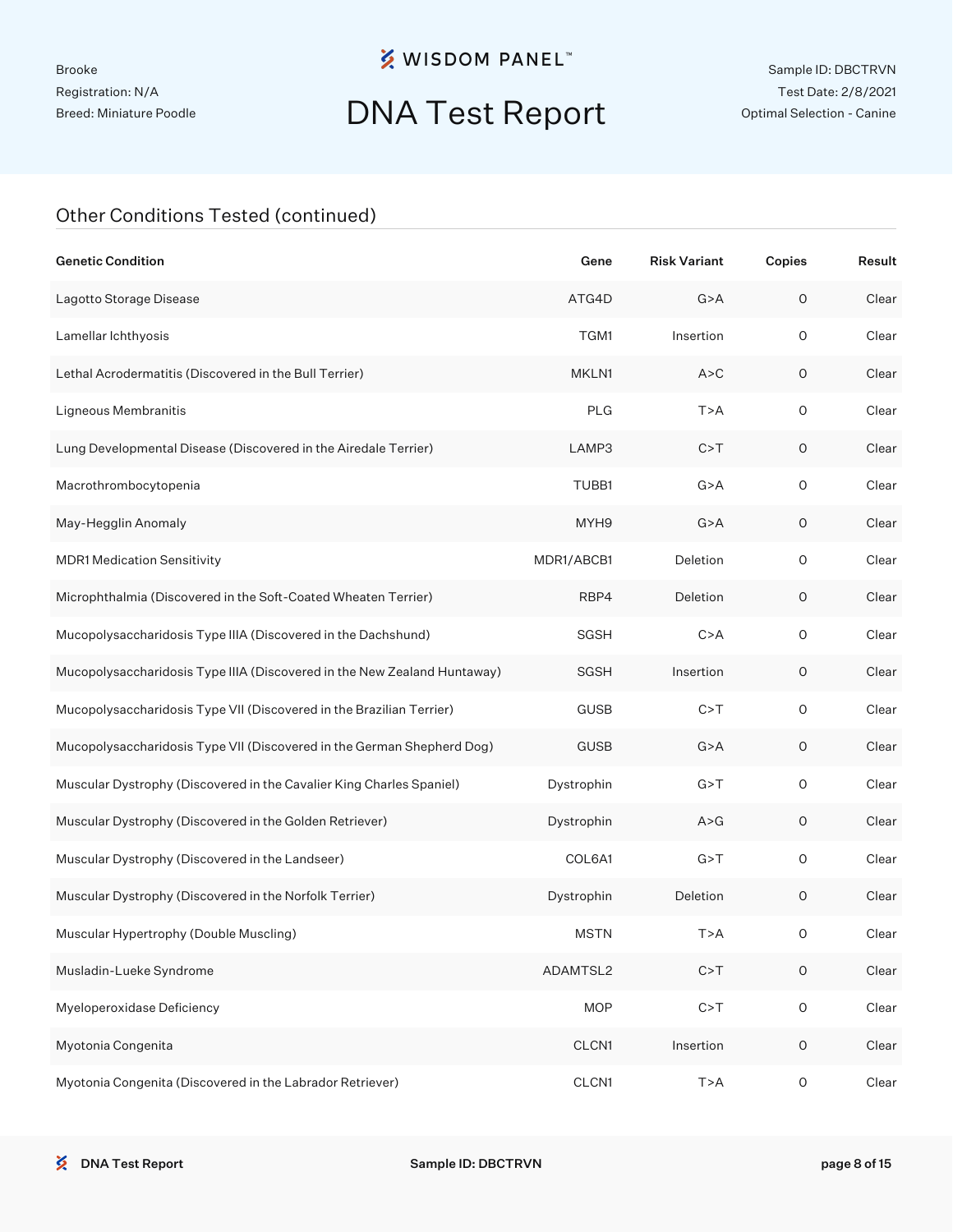# DNA Test Report

| <b>Genetic Condition</b>                                                    | Gene             | <b>Risk Variant</b> | Copies      | Result |
|-----------------------------------------------------------------------------|------------------|---------------------|-------------|--------|
| Myotonia Congenita (Discovered in the Miniature Schnauzer)                  | CLCN1            | C > T               | $\circ$     | Clear  |
| Myotubular Myopathy                                                         | MTM1             | A > C               | $\circ$     | Clear  |
| Narcolepsy (Discovered in the Dachshund)                                    | HCRTR2           | G > A               | $\mathsf O$ | Clear  |
| Narcolepsy (Discovered in the Labrador Retriever)                           | HCRTR2           | G > A               | $\circ$     | Clear  |
| Nemaline Myopathy                                                           | <b>NEB</b>       | C > A               | $\mathsf O$ | Clear  |
| Neonatal Cerebellar Cortical Degeneration                                   | SPTBN2           | Deletion            | $\circ$     | Clear  |
| Neonatal Encephalopathy with Seizures                                       | ATF <sub>2</sub> | T > G               | 0           | Clear  |
| Neuroaxonal Dystrophy                                                       | TECPR2           | C > T               | $\circ$     | Clear  |
| Neuroaxonal Dystrophy (Discovered in the Papillon)                          | PLA2G6           | G > A               | 0           | Clear  |
| Neuroaxonal Dystrophy (Discovered in the Rottweiler)                        | VPS11            | A > G               | $\circ$     | Clear  |
| Neuronal Ceroid Lipofuscinosis 1                                            | PPT <sub>1</sub> | Insertion           | 0           | Clear  |
| Neuronal Ceroid Lipofuscinosis 12 (Discovered in the Australian Cattle Dog) | ATP13A2          | C > T               | $\circ$     | Clear  |
| Neuronal Ceroid Lipofuscinosis 7                                            | MFSD8            | Deletion            | $\mathsf O$ | Clear  |
| Neuronal Ceroid Lipofuscinosis 8 (Discovered in the Alpine Dachsbracke)     | CLN8             | Deletion            | $\circ$     | Clear  |
| Neuronal Ceroid Lipofuscinosis 8 (Discovered in the Australian Shepherd)    | CLN8             | G > A               | 0           | Clear  |
| Neuronal Ceroid Lipofuscinosis 8 (Discovered in the English Setter)         | CLN8             | T > C               | $\circ$     | Clear  |
| Neuronal Ceroid Lipofuscinosis 8 (Discovered in the Saluki)                 | CLN8             | Insertion           | $\mathsf O$ | Clear  |
| Obesity risk (POMC)                                                         | <b>POMC</b>      | Deletion            | 0           | Clear  |
| Osteochondromatosis (Discovered in the American Staffordshire Terrier)      | EXT <sub>2</sub> | C > A               | $\mathsf O$ | Clear  |
| Osteogenesis Imperfecta (Discovered in the Beagle)                          | COL1A2           | C > T               | $\mathsf O$ | Clear  |
| Osteogenesis Imperfecta (Discovered in the Dachshund)                       | SERPINH1         | T > C               | $\mathsf O$ | Clear  |
| P2RY12-associated Bleeding Disorder                                         | <b>P2RY12</b>    | Deletion            | $\mathsf O$ | Clear  |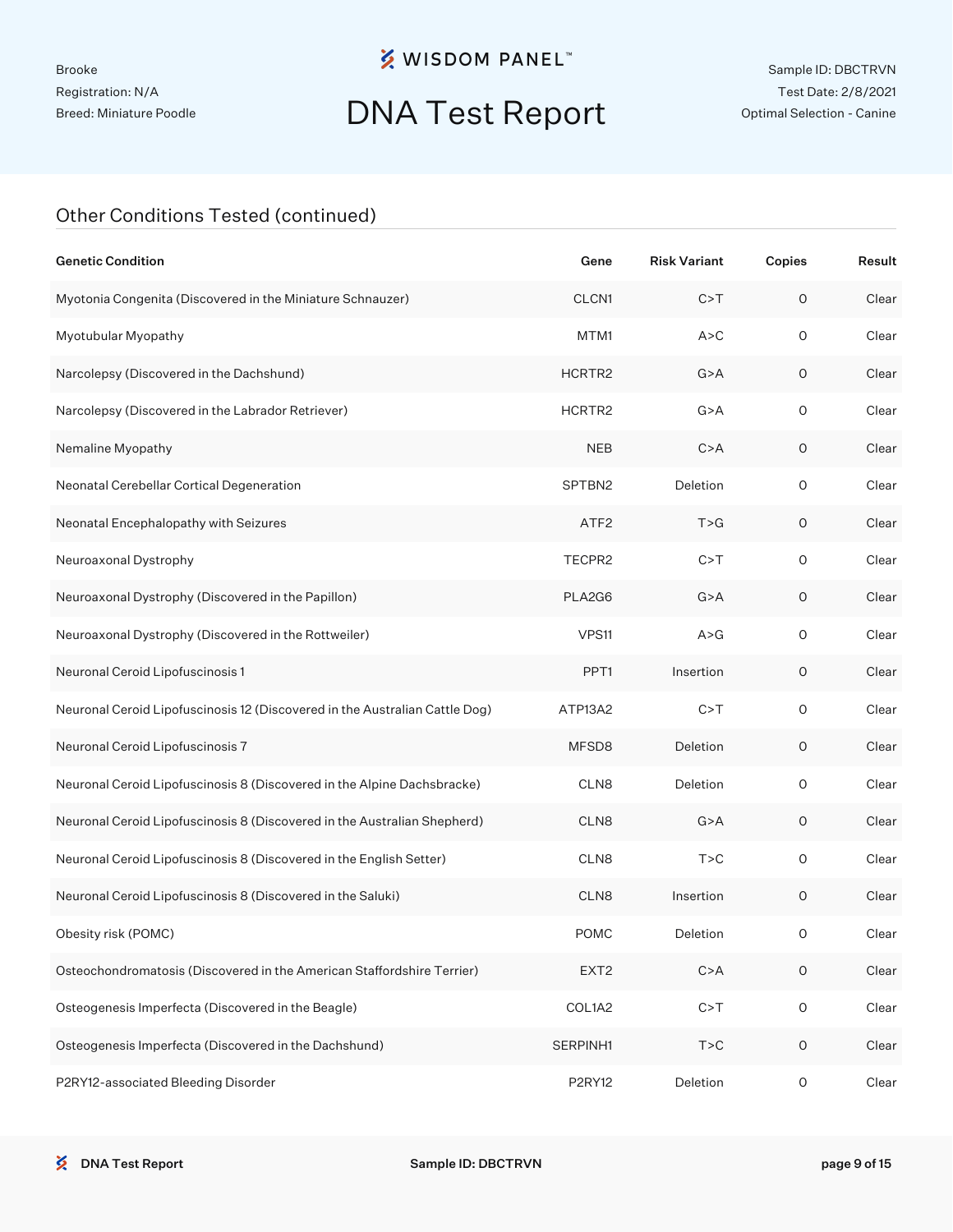# DNA Test Report

| <b>Genetic Condition</b>                                                              | Gene              | <b>Risk Variant</b> | Copies      | Result |
|---------------------------------------------------------------------------------------|-------------------|---------------------|-------------|--------|
| Paroxysmal Dyskinesia                                                                 | <b>PIGN</b>       | C > T               | $\circ$     | Clear  |
| Persistent Müllerian Duct Syndrome                                                    | AMHR <sub>2</sub> | C > T               | $\mathsf O$ | Clear  |
| Phosphofructokinase Deficiency                                                        | <b>PFKM</b>       | G > A               | $\circ$     | Clear  |
| Polycystic Kidney Disease                                                             | PKD1              | G > A               | $\circ$     | Clear  |
| Prekallikrein Deficiency                                                              | KLKB1             | T > A               | $\circ$     | Clear  |
| Primary Ciliary Dyskinesia                                                            | CCDC39            | C > T               | $\circ$     | Clear  |
| Primary Ciliary Dyskinesia (Discovered in the Alaskan Malamute)                       | NME5              | Deletion            | $\circ$     | Clear  |
| Primary Lens Luxation                                                                 | ADAMTS17          | G > A               | $\circ$     | Clear  |
| Primary Open Angle Glaucoma (Discovered in Basset Fauve de Bretagne)                  | ADAMTS17          | G > A               | $\circ$     | Clear  |
| Primary Open Angle Glaucoma (Discovered in Petit Basset Griffon Vendeen)              | ADAMTS17          | Insertion           | $\circ$     | Clear  |
| Primary Open Angle Glaucoma and Lens Luxation (Discovered in Chinese<br>Shar-Pei)     | ADAMTS17          | Deletion            | $\circ$     | Clear  |
| Progressive Early-Onset Cerebellar Ataxia                                             | SEL1L             | T > C               | 0           | Clear  |
| Progressive Retinal Atrophy (Discovered in the Basenji)                               | <b>SAG</b>        | T > C               | 0           | Clear  |
| Progressive Retinal Atrophy (Discovered in the Golden Retriever - GR-PRA1<br>variant) | SLC4A3            | Insertion           | 0           | Clear  |
| Progressive Retinal Atrophy (Discovered in the Lhasa Apso)                            | IMPG2             | Insertion           | 0           | Clear  |
| Progressive Retinal Atrophy (Discovered in the Papillon and Phalène)                  | CNGB1             | Deletion            | O           | Clear  |
| Progressive Retinal Atrophy (Discovered in the Shetland Sheepdog - BBS2<br>variant)   | Pending           | G > C               | O           | Clear  |
| Progressive Retinal Atrophy (Discovered in the Shetland Sheepdog - CNGA1<br>variant)  | CNGA1             | Deletion            | 0           | Clear  |
| Progressive Retinal Atrophy (Discovered in the Swedish Vallhund)                      | <b>MERTK</b>      | Insertion           | 0           | Clear  |
| Progressive Retinal Atrophy 1 (Discovered in the Italian Greyhound)                   | Pending           | G > A               | 0           | Clear  |
| Progressive Retinal Atrophy Type III                                                  | <b>FAM161A</b>    | Insertion           | $\circ$     | Clear  |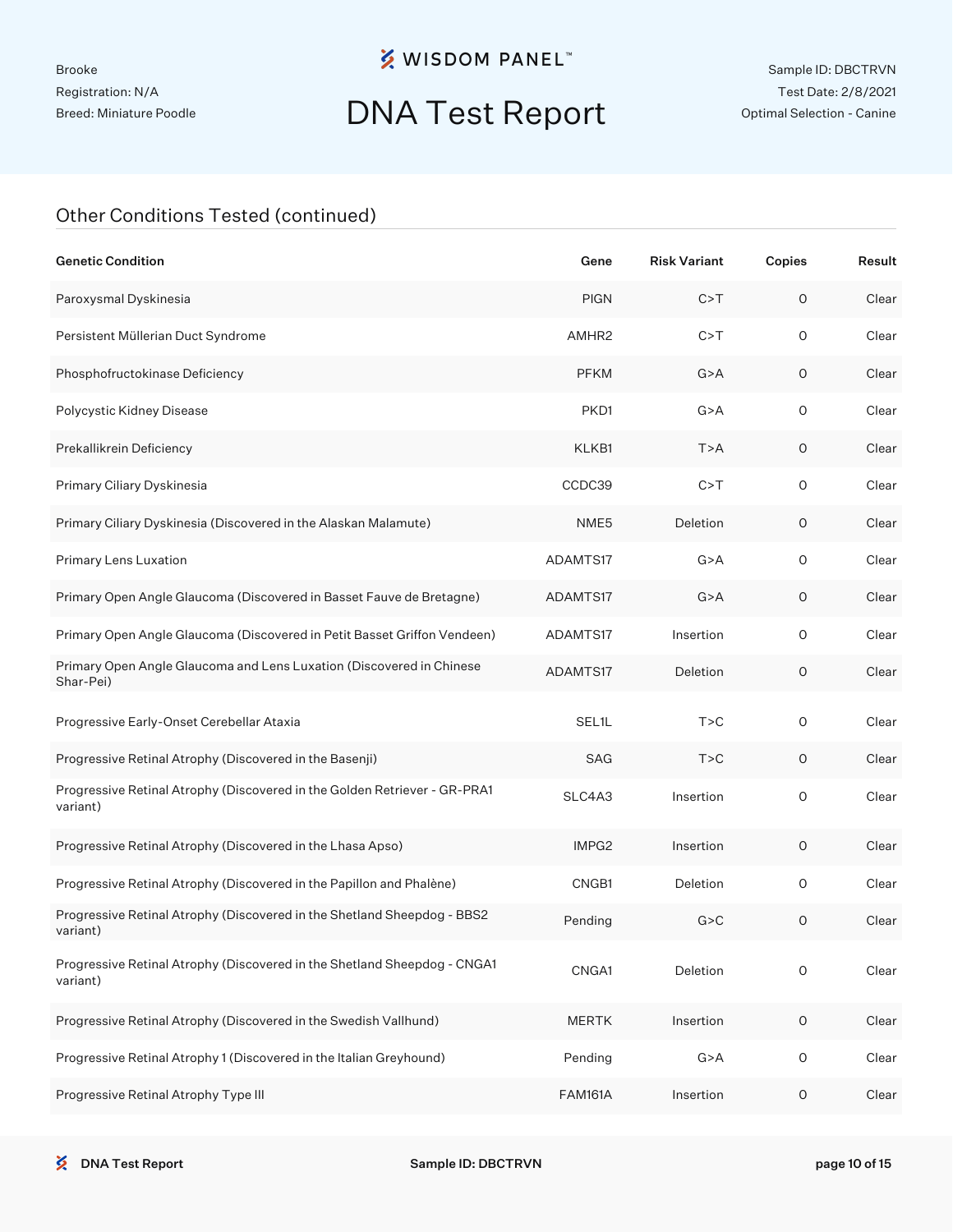# DNA Test Report

| <b>Genetic Condition</b>                                                               | Gene         | <b>Risk Variant</b> | Copies              | Result |
|----------------------------------------------------------------------------------------|--------------|---------------------|---------------------|--------|
| Protein Losing Nephropathy                                                             | NPHS1        | G > A               | 0                   | Clear  |
| Pyruvate Dehydrogenase Phosphatase 1 Deficiency                                        | PDP1         | C > T               | $\circ$             | Clear  |
| Pyruvate Kinase Deficiency (Discovered in the Basenji)                                 | <b>PKLR</b>  | Deletion            | 0                   | Clear  |
| Pyruvate Kinase Deficiency (Discovered in the Beagle)                                  | <b>PKLR</b>  | G > A               | $\circ$             | Clear  |
| Pyruvate Kinase Deficiency (Discovered in the Pug)                                     | <b>PKLR</b>  | T > C               | 0                   | Clear  |
| Pyruvate Kinase Deficiency (Discovered in the West Highland White Terrier)             | <b>PKLR</b>  | Insertion           | $\circ$             | Clear  |
| QT Syndrome                                                                            | KCNQ1        | C > A               | 0                   | Clear  |
| Renal Cystadenocarcinoma and Nodular Dermatofibrosis                                   | <b>FLCN</b>  | A > G               | $\mathsf O$         | Clear  |
| Rod-Cone Dysplasia 1                                                                   | PDE6B        | G > A               | 0                   | Clear  |
| Rod-Cone Dysplasia 1a                                                                  | PDE6B        | Insertion           | $\mathsf O$         | Clear  |
| Rod-Cone Dysplasia 3                                                                   | PDE6A        | Deletion            | 0                   | Clear  |
| Sensory Ataxic Neuropathy                                                              | tRNATyr      | Deletion            | $\mathsf O$         | Clear  |
| Sensory Neuropathy                                                                     | FAM134B      | Insertion           | 0                   | Clear  |
| Severe Combined Immunodeficiency                                                       | <b>PRKDC</b> | G > T               | $\mathsf O$         | Clear  |
| Severe Combined Immunodeficiency (Discovered in Frisian Water Dogs)                    | RAG1         | G > T               | 0                   | Clear  |
| Shaking Puppy Syndrome (Discovered in the Border Terrier)                              | Pending      | G > A               | $\mathsf O$         | Clear  |
| Skeletal Dysplasia 2                                                                   | COL11A2      | G > C               | 0                   | Clear  |
| Spinocerebellar Ataxia (Late-Onset Ataxia)                                             | CAPN1        | G > A               | 0                   | Clear  |
| Spinocerebellar Ataxia with Myokymia and/or Seizures                                   | KCNJ10       | C > G               | O                   | Clear  |
| Spondylocostal Dysostosis                                                              | HES7         | Deletion            | $\mathsf O$         | Clear  |
| Spongy Degeneration with Cerebellar Ataxia (Discovered in Belgian Malinois -<br>SDCA1) | KCNJ10       | T > C               | $\mathsf{O}\xspace$ | Clear  |
| Spongy Degeneration with Cerebellar Ataxia (Discovered in Belgian Malinois -<br>SDCA2) | ATP1B2       | Insertion           | $\mathsf O$         | Clear  |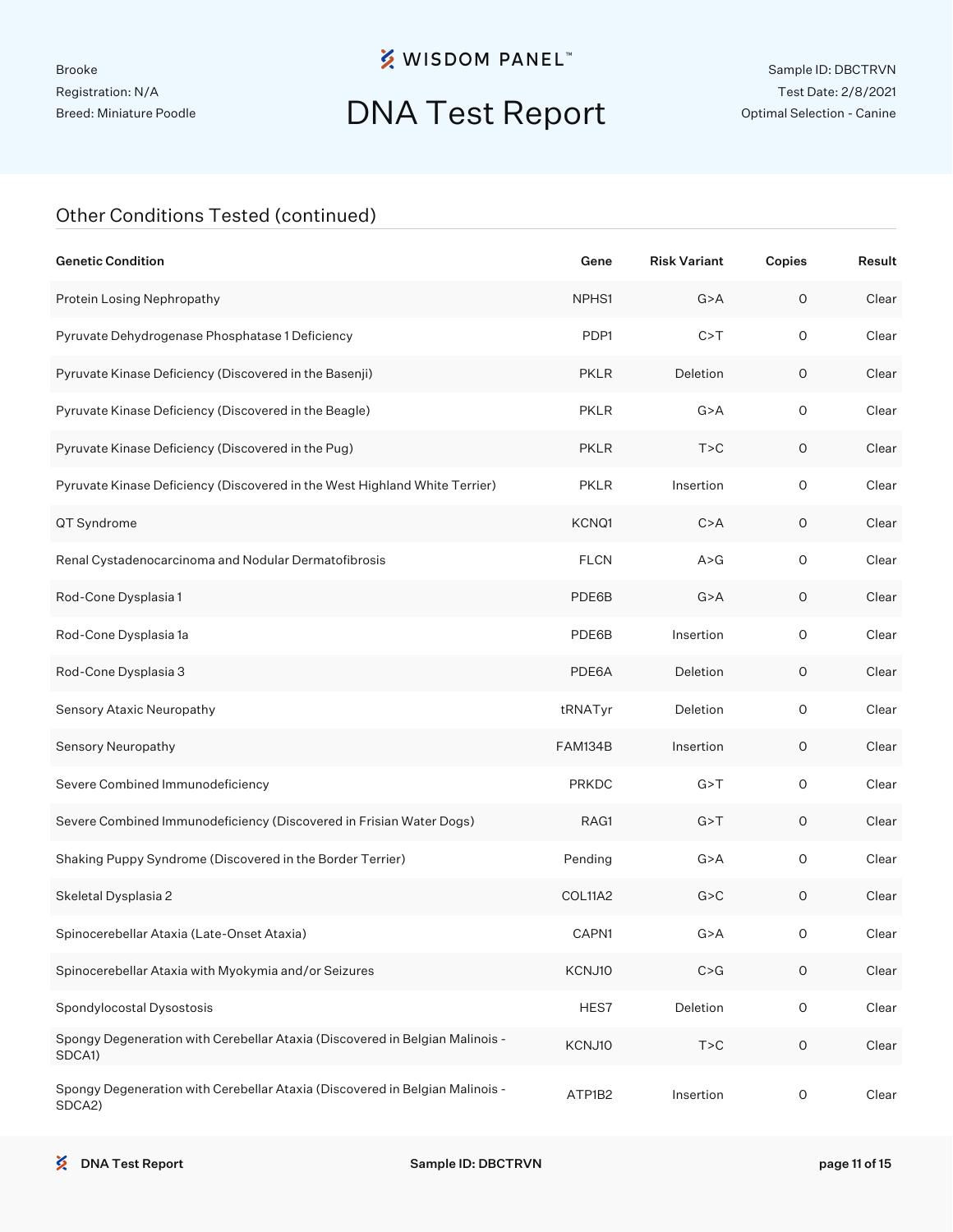# DNA Test Report

| <b>Genetic Condition</b>                                                              | Gene        | <b>Risk Variant</b> | Copies  | Result |
|---------------------------------------------------------------------------------------|-------------|---------------------|---------|--------|
| Stargardt Disease (Discovered in the Labrador Retriever)                              | ABCA4       | Insertion           | $\circ$ | Clear  |
| <b>Trapped Neutrophil Syndrome</b>                                                    | VPS13B      | Deletion            | 0       | Clear  |
| Van den Ende-Gupta Syndrome                                                           | SCARF2      | Deletion            | 0       | Clear  |
| von Willebrand's Disease, type 2                                                      | <b>VWF</b>  | T > G               | O       | Clear  |
| von Willebrand's Disease, type 3 (Discovered in the Kooiker Hound)                    | <b>VWF</b>  | G > A               | 0       | Clear  |
| von Willebrand's Disease, type 3 (Discovered in the Scottish Terrier)                 | <b>VWF</b>  | Deletion            | O       | Clear  |
| von Willebrand's Disease, type 3 (Discovered in the Shetland Sheepdog)                | <b>VWF</b>  | Deletion            | 0       | Clear  |
| X-Linked Ectodermal Dysplasia                                                         | <b>EDA</b>  | G > A               | 0       | Clear  |
| X-Linked Hereditary Nephropathy (Discovered in the Navasota Dog)                      | COL4A5      | Deletion            | O       | Clear  |
| X-Linked Hereditary Nephropathy (Discovered in the Samoyed)                           | COL4A5      | G > T               | 0       | Clear  |
| X-Linked Myotubular Myopathy                                                          | MTM1        | C > A               | O       | Clear  |
| X-Linked Progressive Retinal Atrophy 1                                                | <b>RPGR</b> | Deletion            | O       | Clear  |
| X-Linked Progressive Retinal Atrophy 2                                                | <b>RPGR</b> | Deletion            | O       | Clear  |
| X-Linked Severe Combined Immunodeficiency (Discovered in the Basset Hound)            | IL2RG       | Deletion            | O       | Clear  |
| X-Linked Severe Combined Immunodeficiency (Discovered in the Cardigan<br>Welsh Corgi) | IL2RG       | Insertion           | 0       | Clear  |
| X-Linked Tremors                                                                      | PLP1        | A > C               | 0       | Clear  |
| Xanthinuria (Discovered in a mixed breed dog)                                         | Pending     | G > A               | 0       | Clear  |
| Xanthinuria (Discovered in the Cavalier King Charles Spaniel)                         | Pending     | Deletion            | 0       | Clear  |
| Xanthinuria (Discovered in the Toy Manchester Terrier)                                | Pending     | G > T               | O       | Clear  |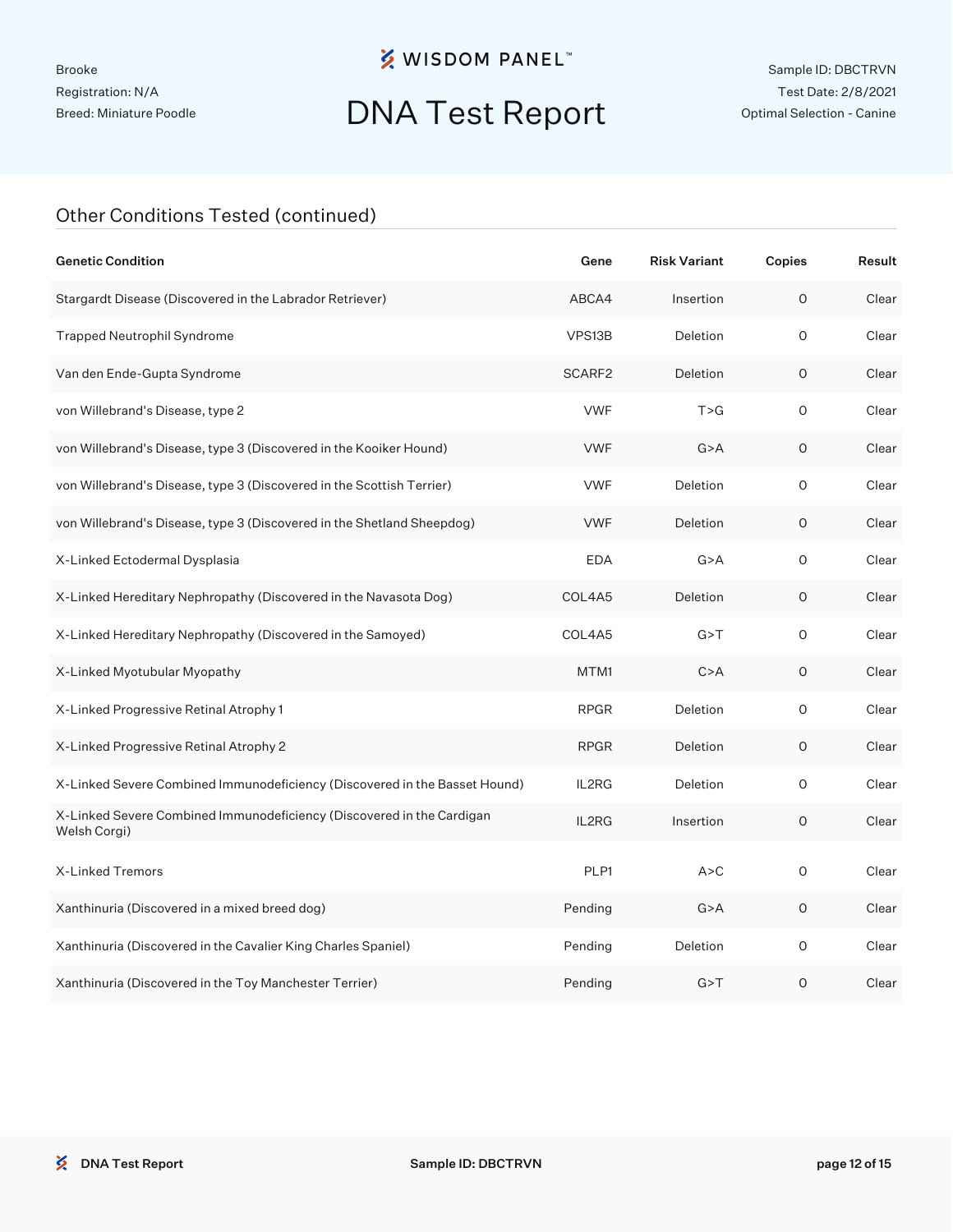#### Brooke Registration: N/A Breed: Miniature Poodle

### **※ WISDOM PANEL**™

## DNA Test Report

#### Sample ID: DBCTRVN Test Date: 2/8/2021 Optimal Selection - Canine

#### Coat Color

| <b>Genetic Trait</b>                                        | Gene          | Variant            | Copies       | Result                               |
|-------------------------------------------------------------|---------------|--------------------|--------------|--------------------------------------|
| Fawn                                                        | ASIP          | $a^y$              | $\mathbf{1}$ | Fawn possible                        |
| Recessive Black                                             | ASIP          | a                  | 0            | No effect                            |
| <b>Tan Points</b>                                           | <b>ASIP</b>   | $a^t$              | 1            | Tan points possible                  |
| Dominant Black                                              | <b>CBD103</b> | $K^{\text{B}}$     | $\mathbf{1}$ | <b>Black or brindle possible</b>     |
| Mask                                                        | MC1R          | $E^{m}$            | 1            | Dark Muzzle possible                 |
| Recessive Red (Variant 1)                                   | MC1R          | $e^1$              | 1            | No effect                            |
| Recessive Red (Variant 2)                                   | MC1R          | $e^2$              | 0            | No effect                            |
| Recessive Red (Variant 3)                                   | MC1R          | $e^{3}$            | 0            | No effect                            |
| Widow's Peak (Discovered in Ancient<br>dogs)                | MC1R          | $e^{A}$            | O            | No effect                            |
| Widow's Peak (Discovered in the Afghan<br>Hound and Saluki) | MC1R          | $E^G$              | 0            | No effect                            |
| Red Intensity                                               | MFSD12        | j.                 | $\mathbf{1}$ | White to yellow coat shades unlikely |
| Dilution (Variant 1) Linkage test                           | <b>MLPH</b>   | $d^1$              | $\mathsf O$  | No effect                            |
| Dilution (Variant 2)                                        | <b>MLPH</b>   | $d^2$              | 0            | No effect                            |
| Dilution (Variant 3)                                        | <b>MLPH</b>   | $d^3$              | 0            | No effect                            |
| Chocolate (Variant 1)                                       | TYRP1         | $b^c$              | $\circ$      | No effect                            |
| Chocolate (Variant 2)                                       | TYRP1         | $b^s$              | $\mathsf O$  | No effect                            |
| Chocolate (Variant 3)                                       | TYRP1         | $b^d$              | O            | No effect                            |
| Chocolate (Variant 4)                                       | TYRP1         | $b^{ \text{ asd}}$ | 0            | No effect                            |
| <b>Coat Patterns</b>                                        |               |                    |              |                                      |

| <b>Genetic Trait</b> | Gene        | Variant | Copies | Result    |
|----------------------|-------------|---------|--------|-----------|
| Piebald              | <b>MITF</b> |         |        | No effect |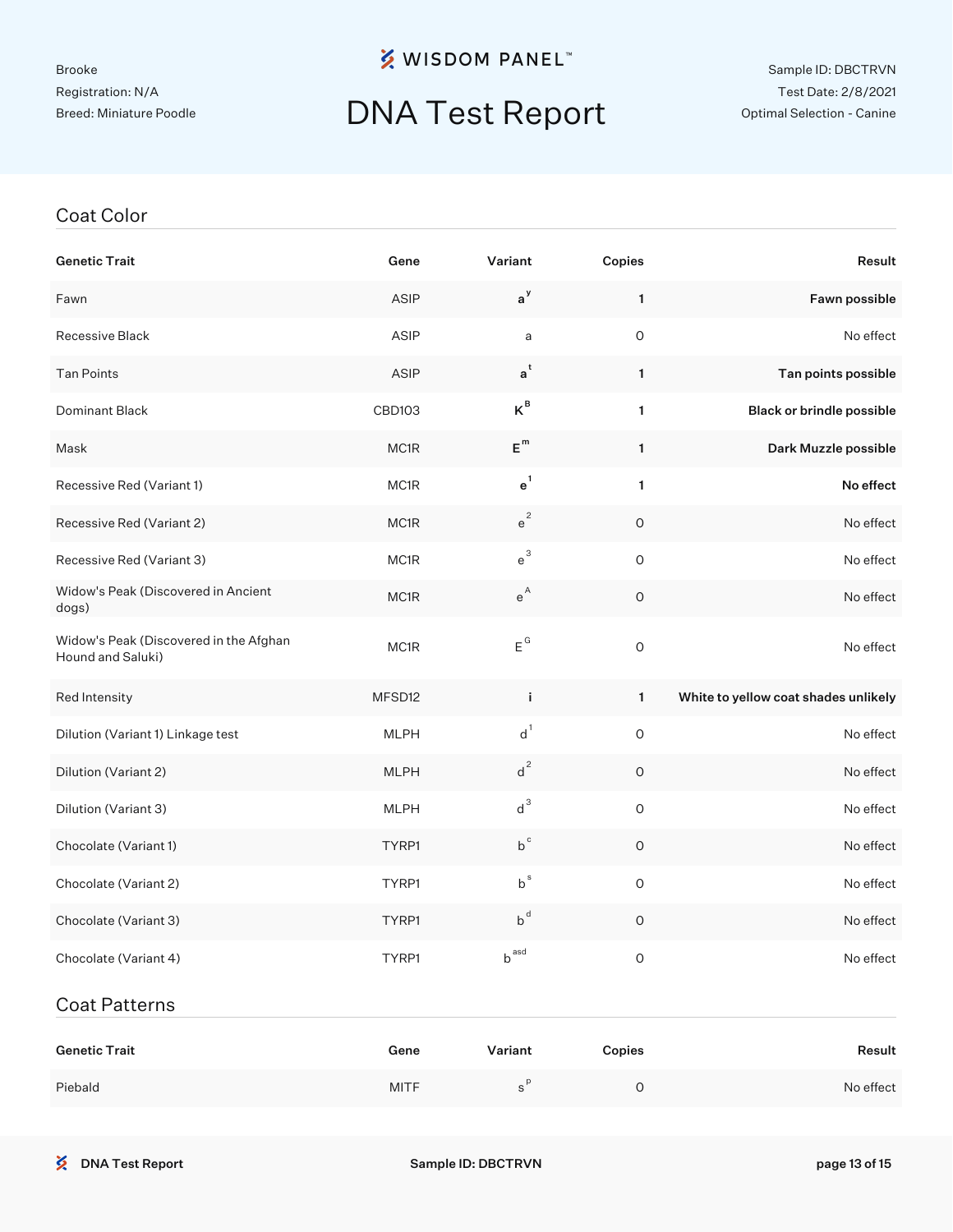## DNA Test Report

#### Coat Patterns (continued)

| <b>Genetic Trait</b> | Gene        | Variant | Copies | Result          |
|----------------------|-------------|---------|--------|-----------------|
| Merle                | <b>PMEL</b> | M       | 0      | No effect       |
| Harlequin            | PSMB7       | Н       | 0      | No effect       |
| Saddle Tan           | <b>RALY</b> |         |        | Saddle possible |

#### Coat Length and Curl

| <b>Genetic Trait</b>  | Gene  | Variant | Copies         | Result            |
|-----------------------|-------|---------|----------------|-------------------|
| Long Hair (Variant 1) | FGF5  | $lh^1$  | $\overline{2}$ | Long coat         |
| Long Hair (Variant 2) | FGF5  | $lh^2$  | 0              | No effect         |
| Long Hair (Variant 3) | FGF5  | $lh^3$  | $\circ$        | No effect         |
| Long Hair (Variant 4) | FGF5  | $\ln^4$ | 0              | No effect         |
| Long Hair (Variant 5) | FGF5  | $lh^5$  | O              | No effect         |
| Curly Coat            | KRT71 | C       | 2              | Curly coat likely |

#### Hairlessness

| <b>Genetic Trait</b>                                          | Gene  | Variant           | Copies | Result    |
|---------------------------------------------------------------|-------|-------------------|--------|-----------|
| Hairlessness (Discovered in the Chinese<br>Crested Dog)       | FOXI3 | $Hr^{cc}$         | O      | No effect |
| Hairlessness (Discovered in the American<br>Hairless Terrier) | SGK3  | hr <sup>aht</sup> | O      | No effect |
| Hairlessness (Discovered in the Scottish<br>Deerhound)        | SKG3  | hr <sup>sd</sup>  | O      | No effect |

### More Coat Traits

| <b>Genetic Trait</b> | Gene                         | Variant | <b>Copies</b> | Result    |
|----------------------|------------------------------|---------|---------------|-----------|
| Hair Ridge           | FGF3, FGF4,<br>FGF19, ORAOV1 | R       |               | No effect |